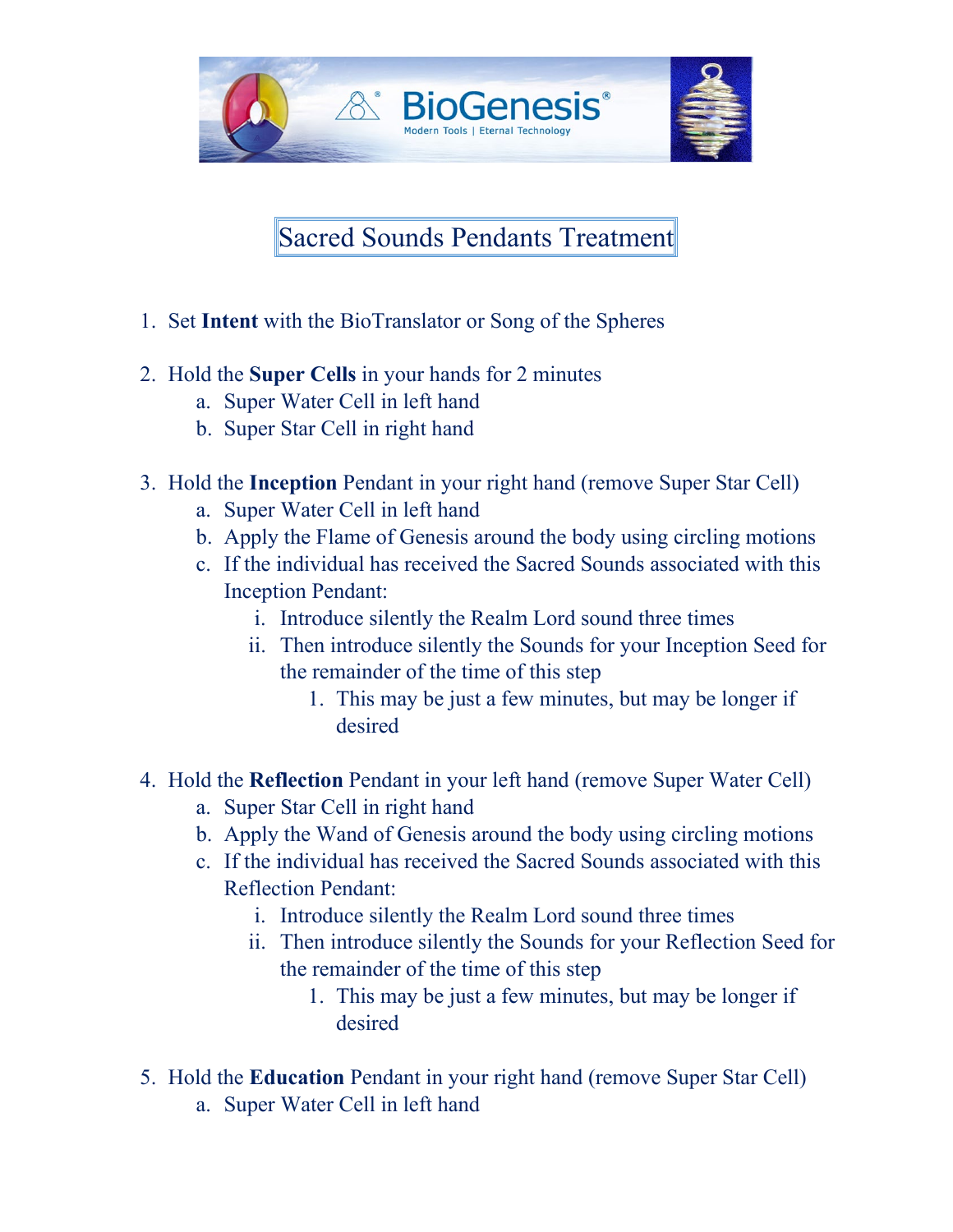- b. Apply the Flame of Genesis around the body using circling motions
- c. If the individual has received the Sacred Sounds associated with this Inception Pendant:
	- i. Introduce silently the Realm Lord sound three times
	- ii. Then introduce silently the Sounds for your Inception Seed for the remainder of the time of this step
		- 1. This may be just a few minutes, but may be longer if desired
- 6. Hold the **Success** Pendant in your left hand (remove Super Water Cell)
	- a. Super Star Cell in right hand
	- b. Apply the Wand of Genesis around the body using circling motions
	- c. If the individual has received the Sacred Sounds associated with this Reflection Pendant:
		- i. Introduce silently the Realm Lord sound three times
		- ii. Then introduce silently the Sounds for your Reflection Seed for the remainder of the time of this step
			- 1. This may be just a few minutes, but may be longer if desired
- 7. Hold the **Love** Pendant in your right hand (remove Super Star Cell)
	- a. Super Water Cell in left hand
	- b. Apply the Flame of Genesis around the body using circling motions
	- c. If the individual has received the Sacred Sounds associated with this Inception Pendant:
		- i. Introduce silently the Realm Lord sound three times
		- ii. Then introduce silently the Sounds for your Inception Seed for the remainder of the time of this step
			- 1. This may be just a few minutes, but may be longer if desired
- 8. Hold the **Abundance** Pendant in your left hand (remove Super Water Cell)
	- a. Super Star Cell in right hand
	- b. Apply the Wand of Genesis around the body using circling motions
	- c. If the individual has received the Sacred Sounds associated with this Reflection Pendant:
		- i. Introduce silently the Realm Lord sound three times